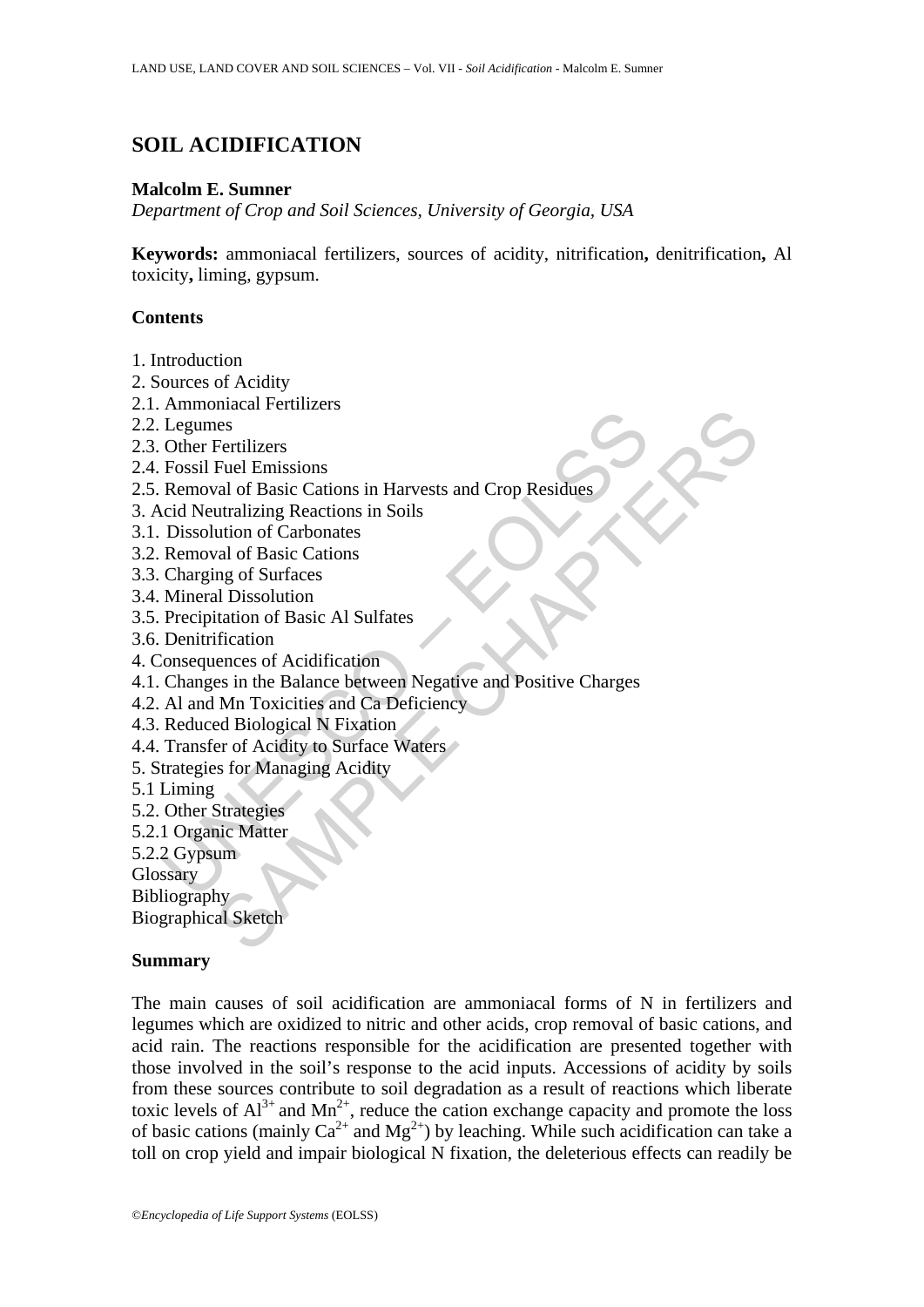neutralized by the application of lime under agronomic conditions. In addition, the alternative strategy of incorporating organic matter is evaluated. However, in natural ecosystems such as forests and native grasslands, lime applications are usually not feasible and consequently accessions of acidity from acid rain can cause serious declines in the productivity of such systems for which no solution is at hand. Severe acidification in all systems can lead to the transfer of acidity to subsoils and surface waters which would then also be negatively impacted. Once subsoils have been acidified, amelioration by lime incorporation is impractical and expensive. Alternative strategies such as the use of surface applied gypsum and the transfer of alkalinity from top- to subsoils are discussed.

## **1. Introduction**

acidification occurs naturally as the result of the leaching of soil<br>ightly acidic due to the presence of dissolved CO<sub>2</sub>. However, this<br>ted to acidification due to anthropogenic sources. Soil acidifications<br>ses serious d cation occurs naturally as the result of the leaching of soils with rainfall<br>acidic due to the presence of dissolved CO<sub>2</sub>. However, this discussion wil<br>acidication due to anthropogenic sources. Soil acidification only re Soil acidification occurs naturally as the result of the leaching of soils with rainfall that is slightly acidic due to the presence of dissolved  $CO<sub>2</sub>$ . However, this discussion will be limited to acidification due to anthropogenic sources. Soil acidification only really causes serious degradation when the pH falls below 5.5 at which point toxic levels of Al (and sometimes Mn) begin to be found. The outward manifestations of soil acidification are reduced biomass and sometimes the transfer of soluble Al to water bodies thus threatening aquatic life.

## **2. Sources of Acidity**

## **2.1. Ammoniacal Fertilizers**

Ammoniacal fertilizers, which are not in themselves acidic, do produce acid when the ammonium ion (NH<sub>4</sub><sup>+</sup>) is oxidized to nitrate (NO<sub>3</sub><sup>-</sup>) during nitrification which is favored in most soils. The amount of acidity formed depends on the type of fertilizer and on the fate of the  $NO<sub>3</sub>$ . Urea and anhydrous ammonia produce  $1H<sup>+</sup>$  per unit of ammoniacal N as follows:

$$
2NH_3 + 4O_2 \rightarrow 2H^+ + 2NO_3^- + 2H_2O
$$
 (1)

$$
NH_2CONH_2 + 4O_2 + \text{urcase} \rightarrow 2H^+ + 2NO_3 + CO_2 + H_2O \qquad (2)
$$

Ammonium salts produce  $2H<sup>+</sup>$  per unit of ammoniacal N as follows:

$$
2NH_4^+ + X^{2-} + 4O_2 \rightarrow 2H^+ + X^{2-} + 2H^+ + 2NO_3^- + 2H_2O \qquad (3)
$$

where  $X = SO_4^2$ , 2NO<sub>3</sub>, 2Cl, 2H<sub>2</sub>PO<sub>4</sub>, or HPO<sub>4</sub><sup>2</sup>

These reactions reflect the maximum amount of acidity that can be produced during nitrification. The actual amount remaining in the soil depends on the fate of the  $NO<sub>3</sub>$ . If  $NO<sub>3</sub>$  is taken up by the plant in the zone where it is formed, the acidity consumed is proportional to the amount of  $NO<sub>3</sub>$  assimilated by the root as follows:

$$
2HNO3 + root-(OH)2 \rightarrow Root-(NO3)2 + H2O
$$
 (4)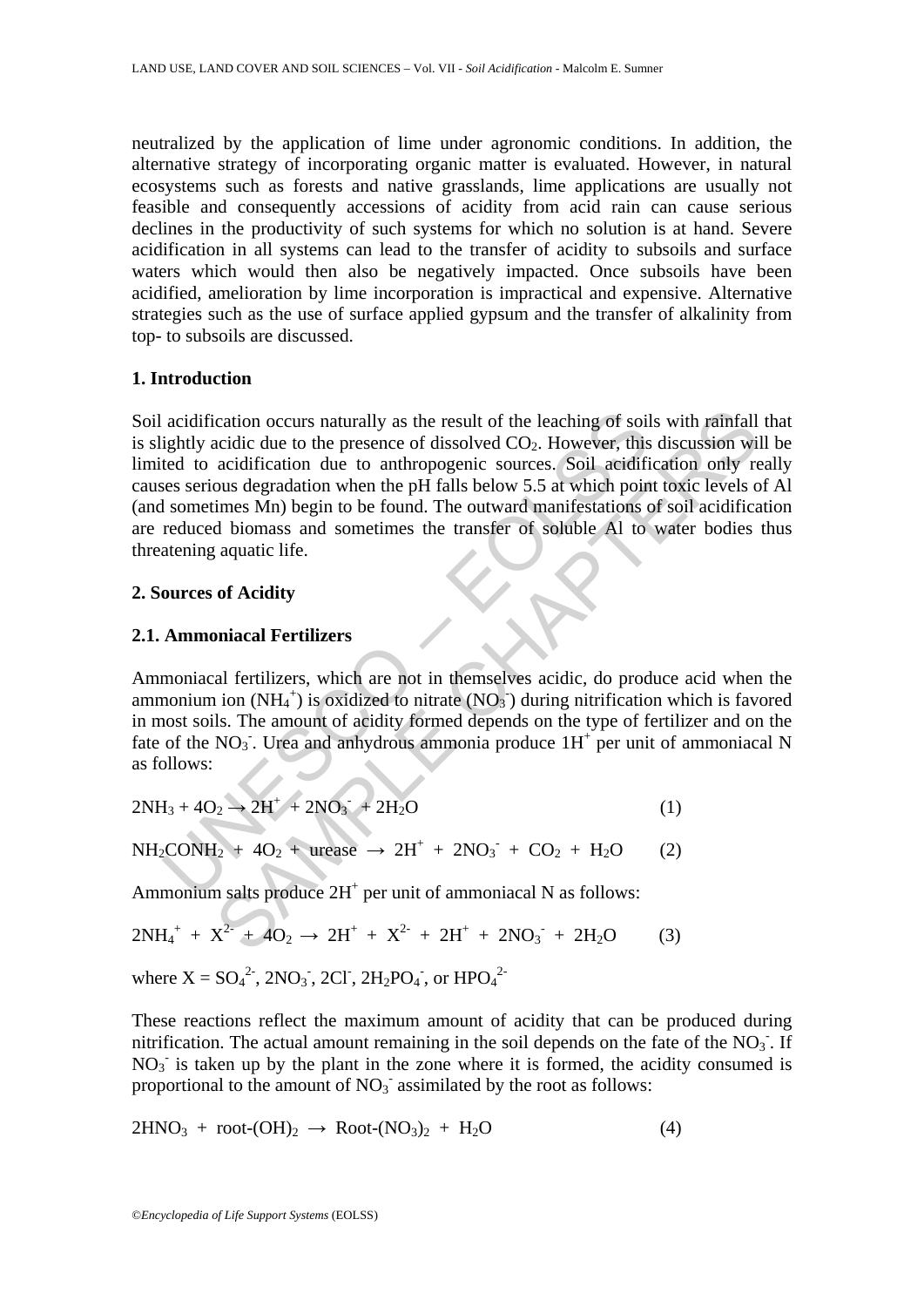If  $NO<sub>3</sub>$  is leached, the acidity remaining in the topsoil is proportional to the loss of basic cations in the form of  $Ca(NO<sub>3</sub>)<sub>2</sub>$  as follows:

$$
2HNO3 + Exch-Ca \rightarrow Exch-(H)2 + Ca(NO3)2
$$
 (5)

If  $Ca(NO<sub>3</sub>)<sub>2</sub>$  is leached and roots are present in the subsoil, alkalinity may be produced in the subsoil if roots take up more  $NO_3^-$  than  $Ca^{2+}$  which they usually do as follows:

 $Ca(NO_3)_2 + H-root-(OH)_2 \rightarrow \frac{1}{2}Ca-root-(NO_3)_2 + \frac{1}{2}Ca(OH)_2$  (6)

If  $NO<sub>3</sub>$  is denitrified, the amount of acidity consumed depends on the form in which the N is evolved to the atmosphere as illustrated below:

 $2HNO<sub>3</sub> + 4H<sup>+</sup> \rightarrow 2HNO<sub>2</sub> + 2H<sub>2</sub>O$  (7)  $2\text{HNO}_2 + 2\text{H}^+ \rightarrow 2\text{NO} + 2\text{H}_2\text{O}$  (8)  $2NO + 2H^{+} \rightarrow N_{2}O + H_{2}O$  (9)  $N_2O + 2H^+ \rightarrow N_2 + H_2O$  (10)

If all the NO<sub>3</sub> is denitrified to N<sub>2</sub>, these reactions would consume  $6H^+$  per unit of N in the form of  $NO<sub>3</sub>$  and thus denitrification has the potential to consume three times more acid than the maximum produced during nitrification.

NO<sub>3</sub> + 4H<sup>+</sup> → 2HNO<sub>2</sub> + 2H<sub>2</sub>O<br>
NO<sub>2</sub> + 2H<sup>+</sup> → 2NO + 2H<sub>2</sub>O<br>  $+ 2H^+$  → N<sub>2</sub>O + H<sub>2</sub>O<br>  $+ 2H^+$  → N<sub>2</sub>O + H<sub>2</sub>O<br>  $+ 2H^+$  → N<sub>2</sub> + H<sub>2</sub>O<br>  $+ 2H^+$  → N<sub>2</sub> + H<sub>2</sub>O<br>  $+ 2H^+$  → N<sub>2</sub> + H<sub>2</sub>O<br>  $+ 2H^+$  → N<sub>2</sub> + H<sub>2</sub>O<br>  $+ 2$ 4H<sup>+</sup> → 2HNO<sub>2</sub> + 2H<sub>2</sub>O<br>
2H<sup>+</sup> → 2NO + 2H<sub>2</sub>O<br>
(<sup>1</sup>)<br>
2H<sup>+</sup> → N<sub>2</sub>O + H<sub>2</sub>O<br>
(10)<br>
(10)<br>
(10)<br>
(10)<br>
(10)<br>
(10)<br>
(10)<br>
(10)<br>
(10)<br>
(10)<br>
(10)<br>
(10)<br>
(10)<br>
(10)<br>
(10)<br>
(10)<br>
(10)<br>
(10)<br>
(10)<br>
(10)<br>
(10)<br>
(10)<br>
(10)<br>
(10) Consequently it is very difficult to predict the extent of acidification which will result from a given fertilizer application. In some cases such as surface application of urea, ammonia ( $NH<sub>3</sub>$ ) may be volatilized from the soil surface and thus this quantity of N would not enter the nitrification reaction. However in most cases, application of ammoniacal fertilizers will result in the net acidification of soils and some examples of the actual extent of acidification caused by various ammoniacal fertilizers under field conditions are illustrated in Table 1. These data are in complete accord with the predictions made in Reactions (1)-(3) with  $(NH_4)_2SO_4$  and  $(NH_4)_2HPO_4$  being the most and  $NH<sub>2</sub>CONH<sub>2</sub> NH<sub>4</sub>NO<sub>3</sub>$  and  $NH<sub>3</sub>$  being the least acidifying per unit of ammoniacal N. Continued use of ammoniacal fertilizers causes the penetration of acidity to deeper layers as shown in the case of Soil 1 (Table 1).

|                                 | Soil 1     |                             |                             | Soil 2     |        | Soil 3     |        | Soil 4     |        |
|---------------------------------|------------|-----------------------------|-----------------------------|------------|--------|------------|--------|------------|--------|
| N source                        | N<br>kg/ha | $\mathbf{p}$ H <sup>a</sup> | $\mathbf{p}$ H <sup>b</sup> | N<br>kg/ha | pH     | N<br>kg/ha | pH     | N<br>Kg/ha | pH     |
| Control                         | $\theta$   | 5.7                         | 5.7                         | $\theta$   | 5.2    | $\theta$   | 5.8    | $\Omega$   | 6.3    |
| $(NH_4)_2SO_4$                  | 1636       | 4.0                         | 4.6                         | 1210       | 4.4    | 1560       | 5.00   | 336        | 4.3    |
| NH <sub>4</sub> NO <sub>3</sub> | 1636       | 4.7                         | 5.2                         | 1210       | 5.0    | 1560       | 5.6    | 336        | 4.8    |
| $NH2$ CONH <sub>2</sub>         | 1636       | 4.8                         | 5.2                         | 1210       | 5.0    | 1560       | 5.7    | 336        | 4.8    |
| $(NH_4)_2HPO_4$                 | $nd^c$     | $nd^c$                      | $nd^c$                      | 1210       | 4.6    | 1560       | 5.2    | $nd^c$     | $nd^c$ |
| NH <sub>3</sub>                 | 981        | 5.1                         | 5.1                         | $nd^c$     | $nd^c$ | $nd^c$     | $nd^c$ | $nd^c$     | $nd^c$ |

 $a$ <sup>0</sup> 0-0.25 m depth

 $b$  0.25-0.40 m depth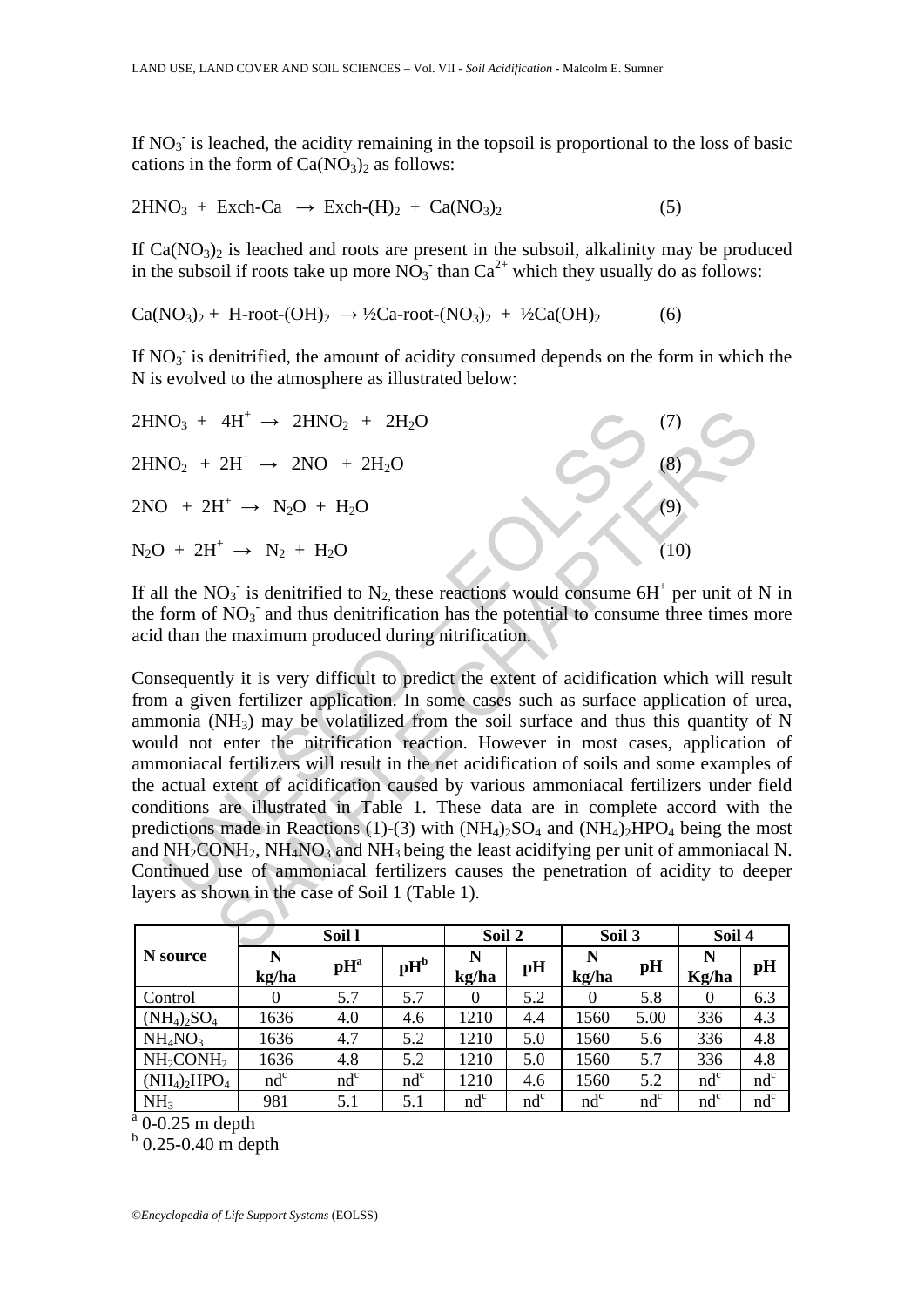$\textdegree$  nd = no data

Table 1. Effect of various cumulative rates of ammoniacal fertilizers on soil pH

## **2.2. Legumes**

In a perfectly cycling system with no gains or losses of N by leaching and crop removal, no acidity is produced. However, in legume based production systems (both pure and mixed stands), acidity produced is equivalent to the excess of inorganic cations over anions taken up by the plants. In addition, product export and  $NO<sub>3</sub>$  leaching contribute to the total  $H^+$  produced in the system. It is possible to predict the acidity produced in such systems using the following equation:

$$
R_sH^+ + L_NH^+ = [(\Delta SN + XN)(\Sigma C_s - \Sigma A_s)/N_c] + \Sigma NO_{3L}^-
$$

|                                                                                                                                                                                                                                                                                                                                                                                                                                                                                                                                                                                                                                                                                                                                                                    |                |                |     | $R_sH^+ + L_NH^+ = [(\Delta SN + XN)(\Sigma C_s - \Sigma A_s)/N_c] + \Sigma NO_{3L}$ |          |              |                       | (11)  |                                  |
|--------------------------------------------------------------------------------------------------------------------------------------------------------------------------------------------------------------------------------------------------------------------------------------------------------------------------------------------------------------------------------------------------------------------------------------------------------------------------------------------------------------------------------------------------------------------------------------------------------------------------------------------------------------------------------------------------------------------------------------------------------------------|----------------|----------------|-----|--------------------------------------------------------------------------------------|----------|--------------|-----------------------|-------|----------------------------------|
| where $R_sH^+$ = permanent acidity in the sward (mol H <sup>+</sup> /ha)<br>$L_NH^+$ = acidity generated by NO <sub>3</sub> leaching (mol H <sup>+</sup> /ha)<br>$\Delta SN$ = increase in soil, plant or animal N (kg/ha)<br>$XY =$ quantity of N exported from the system (kg/ha)<br>$\Sigma C_s$ = mean annual accumulated $Ca^{2+}+Mg^{2+}+K^+ +Na^+$ in the sward (mol <sub>c</sub> /kg)<br>$\Sigma A_s$ = mean annual accumulated $SO_4^2$ +H <sub>2</sub> PO <sub>4</sub> +Cl <sup>-</sup> in the sward (mol <sub>c</sub> /kg)<br>$N_c = N$ concentration in the sward (kg N/kg)<br>$\Sigma NO_{3L}$ = cumulative amount of $NO_3$ leached (mol <sub>c</sub> /ha).<br>The results of such predictions, which are remarkably good, are presented in Table 2. |                |                |     |                                                                                      |          |              |                       |       |                                  |
|                                                                                                                                                                                                                                                                                                                                                                                                                                                                                                                                                                                                                                                                                                                                                                    |                |                |     |                                                                                      |          |              |                       |       |                                  |
| Farm                                                                                                                                                                                                                                                                                                                                                                                                                                                                                                                                                                                                                                                                                                                                                               | <b>Fixed N</b> | $\Delta$ SN    | XN  | $\Sigma NO_{3L}$                                                                     | $R_sH^+$ | $L_NH^+$     | <b>Total</b><br>$H^+$ |       | CaCO <sub>3</sub><br>requirement |
|                                                                                                                                                                                                                                                                                                                                                                                                                                                                                                                                                                                                                                                                                                                                                                    |                | (kg/ha/yr)     |     |                                                                                      |          | (kmol/ha/yr) |                       | Pred. | (kg/ha/yr)<br>Meas.              |
| Waikat(?)o                                                                                                                                                                                                                                                                                                                                                                                                                                                                                                                                                                                                                                                                                                                                                         | $267(94)^{b}$  | 8 <sub>1</sub> | 112 | 110                                                                                  | 3.51     | 7.85         | 11.36                 | 550   | 420                              |
| Canterbury(?)                                                                                                                                                                                                                                                                                                                                                                                                                                                                                                                                                                                                                                                                                                                                                      | 180(95)        | 20             | 30  | 100                                                                                  | 1.46     | 7.14         | 8.60                  | 430   | 420                              |

Source: Bolan N.S., Hedley M.J. and White R.E. (1991). Processes of soil acidification during nitrogen cycling with emphasis on legume based pastures. Plant Soil Interactions at Low pH, (ed. Wright R.J. et al.) 169-179. Boca Raton, FL: CRC Press.

Table 2. Quantities of protons on two New Zealand farms on which most of the N requirements were contributed by legumes and the predicted and measured lime requirements

## **2.3. Other Fertilizers**

When phosphatic fertilizers such as superphosphate are applied to soil, less soluble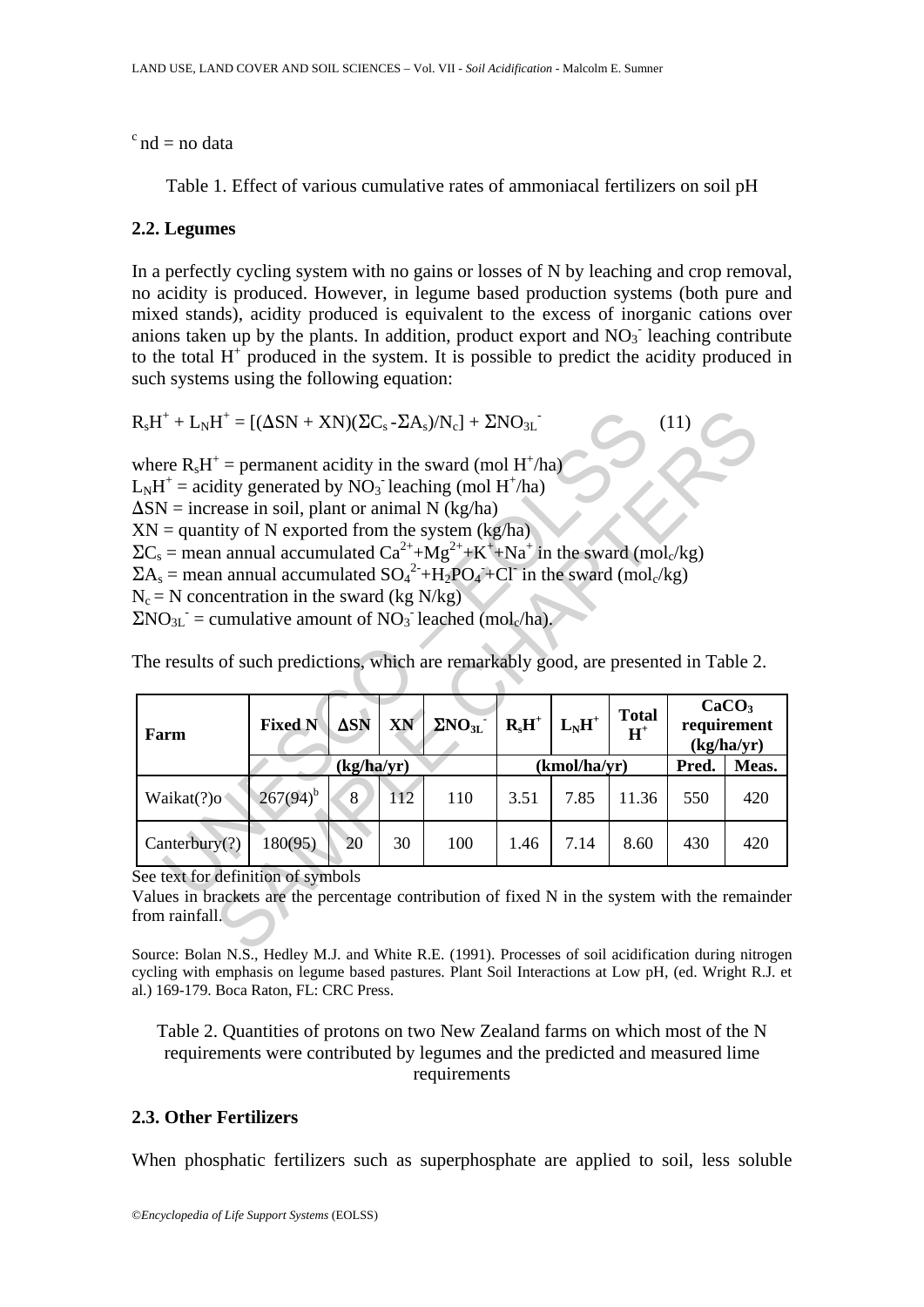compounds precipitate or the phosphate is adsorbed resulting in the production of acidity:

$$
Ca^{2+} + 2H_2PO_4 + Clay-2Ca^{2+} \rightarrow Ca_3(PO_4)_2 + Clay-4H^+ \tag{12}
$$
  

$$
Ca^{2+} + 2H_2PO_4 + 2[Fe, Al] - (OH)_2 \rightarrow \{[Fe, Al\} - (PO_4)^{-1}Ca^{2+} + 4H^+ + 2H_2O \tag{13}
$$

Because only small amounts of P relative to N are added to soils, this source contributes relatively little to the overall acidification of a soil.

#### **2.4. Fossil Fuel Emissions**

nation of nitric oxide (NO), nitrogen dioxide (NO<sub>2</sub>) and sulfur die presence of light and moisture are converted to HNO<sub>3</sub> and H<sub>2</sub>5 to earth constitute acid rain. In industrialized areas, acid rain can d 6 kmol H'/ha/yr for interiors, the magnitude (NO), nitrogen dioxide (NO<sub>2</sub>) and sulfur dioxide (SO<sub>2</sub>) we<br>nece of light and moisture are converted to HNO<sub>3</sub> and H<sub>3</sub>SO<sub>4</sub> and when<br>constitute acid rain. In industrialized areas, agid rain When fossil fuels, which contain N and S are combusted, oxidation results in the formation of nitric oxide (NO), nitrogen dioxide (NO<sub>2</sub>) and sulfur dioxide (SO<sub>2</sub>) which in the presence of light and moisture are converted to  $HNO<sub>3</sub>$  and  $H<sub>2</sub>SO<sub>4</sub>$  and when they fall to earth constitute acid rain. In industrialized areas, acid rain can contribute between 1 and 6 kmol H<sup>+</sup>/ha/yr. By comparison with agricultural inputs of acidity (fertilizers and legumes), the worst cases of acid rain would contribute only 7 to 25% as much acidity to soils. However, major problems arise when such rain falls on natural ecosystems such as forests and natural grasslands where there is little chance of neutralizing the acid inputs. In such cases, the rate of degradation is crucially dependent on the amount of acid rain and the buffer capacity of the soil. Measurements of the effects of acid rain on soil acidity have been contradictory with some workers finding no declines in soil pH over extended periods whereas others have found substantial declines in pH. Part of the problem associated with these contradictory observations seems to stem from the lack of suitable control plots. In Scandinavia, the results of long-term studies of soil acidification over 20 to 50 years showed that the magnitude of the decline in pH decreases with decreasing initial soil pH. At initial pH values  $> 5$  and  $< 3.5$ , the declines in pH were of the order of 1 to 1.5 and about 0.3 pH units, respectively. In Germany, many forest profiles have reached the Al or even Fe buffering zones as a result of atmospheric acid inputs. Nevertheless, there is general agreement that acid inputs result in the loss of basic cations and solubilization of toxic elements such as  $Al^{3+}$  and  $Mn^{2+}$ , which in addition to impairing tree growth, reduce biological activity and nutrient cycling. Any acidification of arable soils due to acid precipitation is easily corrected by applications of limestone.

> TO ACCESS ALL THE **15 PAGES** OF THIS CHAPTER, Visit: [http://www.eolss.net/Eolss-sampleAllChapter.aspx](https://www.eolss.net/ebooklib/sc_cart.aspx?File=E1-05-08-03)

#### **Bibliography**

- - -

Adams F. (1984). Soil Acidity and Liming. Madison, Wisconsin: American Society of Agronomy. [This